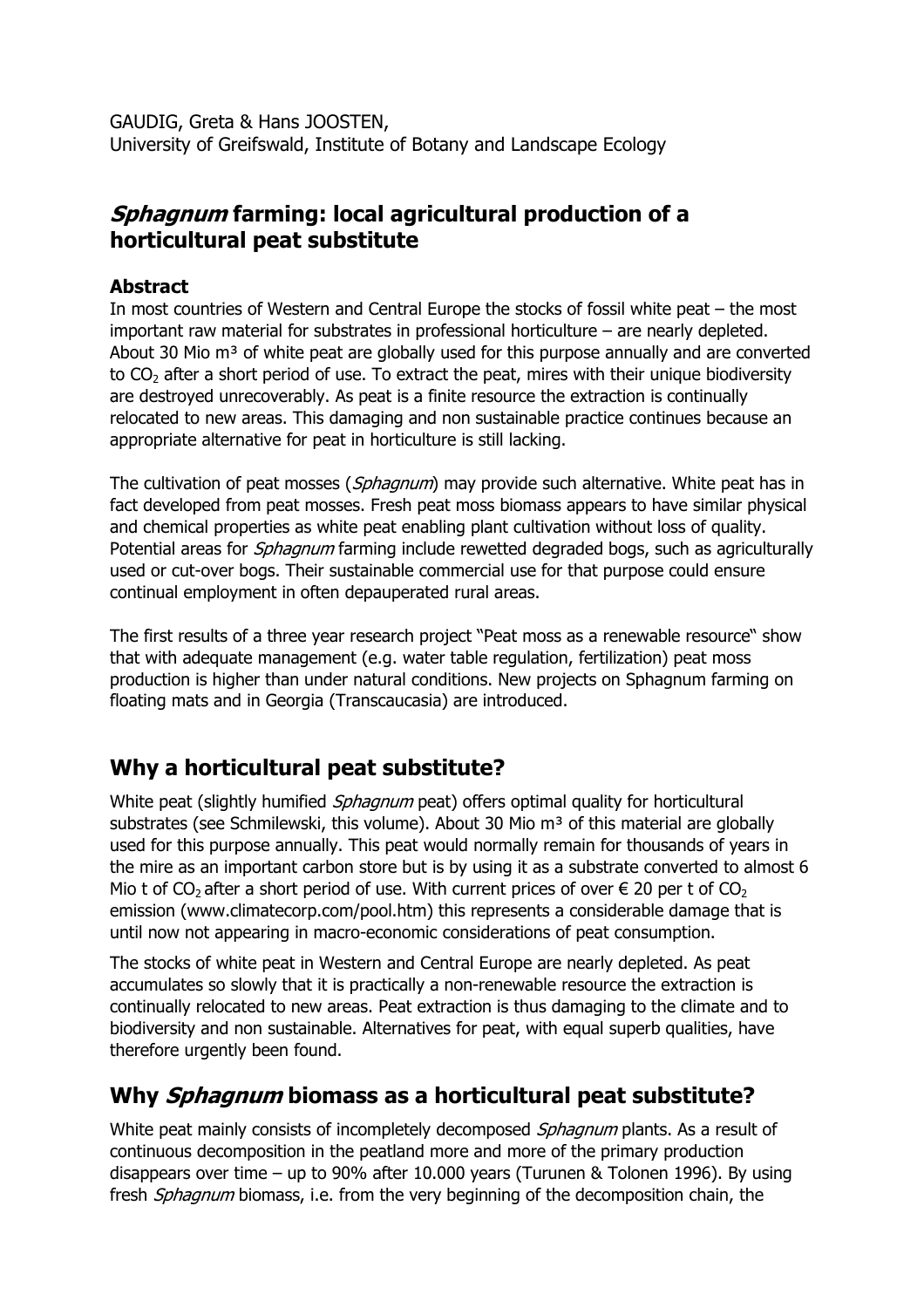primary production can be much more efficiently utilised. *Sphagnum* biomass appears to have similar physical and chemical properties as white peat and its use as horticultural peat substitute is possible without a loss of quality of the cultivated plants (Emmel, in press).

Commercial harvest of *Sphagnum* in natural bogs is unfeasible for obtaining enough Sphagnum biomass to substitute white peat because this would destroy important self regulation mechanisms necessary for maintaining biodiversity and peat accumulation capacity. The scarcity of undisturbed bogs requires a strict protection of these sensitive ecosystems. In contrast, degraded bogs provide a big potential for agricultural *Sphagnum* cultivation. By rewetting the bogs and stimulating *Sphagnum* establishment, degraded landscapes are converted into green *Sphagnum* lawns that provide habitats for rare species of open mire landscapes, that have no  $CO<sub>2</sub>$  emission, and that supply an important raw material. Sustainable commercial production of *Sphagnum* biomass (*'Sphagnum* farming') may so ensure continual employment in often depauperated rural areas.

## The German project "Peat moss as a renewable resource"

A three year research project has investigated the feasibility of *Sphagnum* farming in Germany focussing on identifying optimal conditions for *Sphagnum* growth.

As the growth of *Sphagnum* species is largely determined by abiotic conditions (Lütt 1992), aimed nursing may maximize primary production. Studies in *Sphagnum* ecology under natural conditions or for bog restoration indicate that *Sphagnum* productivity can be increased by high water tables (Clymo and Reddaway 1974, Lütt 1992, Rydin 1993), phosphate and potassium fertilisation (under conditions with high atmospheric nitrogen deposition - such as in Western Europe - peat moss growth is not nitrogen-limited, Malmer 1990, Aerts et al. 1992, Verhoeven et al. 1996, Risager 1998, Limpens et al. 2000, Limpens & Berendse 2000), some shading (Pedersen 1975, Clymo & Hayward 1982, Lütt 1992) and increased CO<sub>2</sub> availability (Silvola 1990, Paffen & Roelofs 1991, Smolders et al. 2001). Until recently, however, no research had focused on growing *Sphagnum* for commercial purposes.

On the basis of our pot experiments we can conclude that a high water level (2 cm below the capitulum) is the most decisive factor for *Sphagnum* growth whereas fertilisation has only a minor effect. Shading leads to elongated growth but not to more biomass. Sphagnum growth on black peat and bog grassland sods is much better than on limed black peat (which we had limed to stimulate  $CO<sub>2</sub>$  production).

In the field experiment (1.200 m<sup>2</sup>) Sphagnum fragments were spread over a cut-over bog surface (that was kept wet by subsurface irrigation) and subsequently covered with a layer of straw mulch to provide a suitable microclimate (Quinty & Rochefort 2003). After 3 years a dense *Sphagnum* lawn with a mean length of ca. 4 cm has developed. In areas with a very high or less straw cover (inundation in the first winter had washed part of the straw away) Sphagnum growth is significantly poorer.

# Upscaling of *Sphagnum* farming

With a realistic annual harvest of 90 m<sup>3</sup> Sphagnum biomass per ha, the area for Sphagnum farming required to cover the demands for white peat in Germany (3 Mio m<sup>3</sup> a<sup>-1</sup>) is ca. 35.000 ha (provided that *Sphagnum* biomass replaces white peat 1:1). The most promising region to realize this area is Lower Saxony where ca. 165.000 ha of bogs used as grassland ('Deutsche Hochmoorkultur') do not have other perspectives for economic use.

Other potential cultivation areas are cut-over bogs and open water areas in flooded cut-over bogs and abandoned lignite strip mines.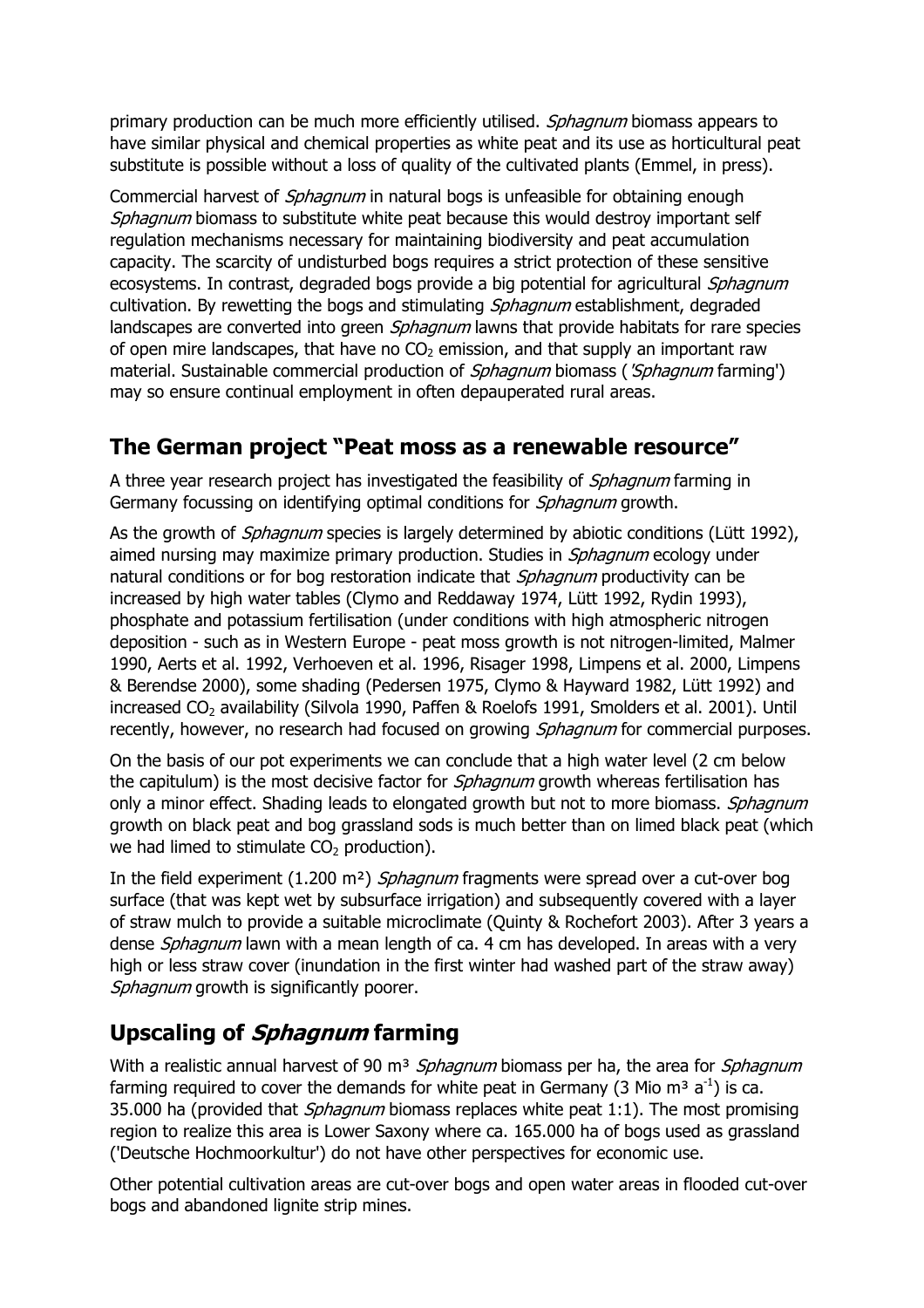Difficulties and risks of upscaling *Sphagnum* farming have to be tested in large scale field experiments. Experiences from bog restoration and our field experiments show that newly established herbs (Juncus effusus, Molinia caerulea) may compete with Sphagnum. This may be a problem for using *Sphagnum* mixed with remains of these species as a horticultural substrate. This may be counteracted by regular mowing of the production fields – which is very effective against *Juncus effusus* – or by sterilizing the harvested material by steaming. On the other hand the *Sphagnum* production fields also provide habitat for rare species (e.g. Drosera intermedia, Rhynchospora alba).

To guarantee a constant high water level throughout the year AND over the whole area an irrigation system has to be installed. After rewetting, deeper, inundated parts of cut-over bogs can function as reservoirs for excess winter water to supply the cultivation area in dry periods (cf. Quinty & Rochefort 2003).

Monocultures are generally more vulnerable to diseases and parasites (like fungi) than more diverse cultures. We estimate the risk for substantial damage to a *Sphagnum* farming area, however, to be low as extensive monospecific areas of *Sphagnum* also exist in nature.

## **Outlook**

Following the first positive results of *Sphagnum* farming research in Germany new projects focus on accelerating large scale implementation. Beside degraded bogs also open water areas are currently surveyed as potential areas for *Sphagnum* farming using specially constructed floating mats. That would allow bog waters not only to function as water reservoirs (see above) but also and additionally as *Sphagnum* farming areas. As the Sphagnum covered mats would have less evapotranspiration than open water, a mosaic of rewetted peat areas (with on-the-ground cultivation) and deeper waters (with floating mat cultivation) could be the optimal constellation for *Sphagnum* farming.

Furthermore we currently investigate the perspectives of *Sphagnum* farming in Georgia (Transcaucasia). The warm-temperate and wet climate of the Kolchis enables peat moss growth all over the year with productivities of *Sphagnum papillosum* reaching 10 t dry weight ha<sup>-1</sup> y<sup>-1</sup> (Krebs & Gaudig 2005). This provides optimal perspectives for establishing a new source of income in this economically deprived region.

### Acknowledgements

These research projects are made possible by the German Agency of Renewable Resources (FNR), the German Federal Ministry of Economy (BMWi), the German Environmental Foundation (DBU), Moorkultur Ramsloh GmbH, Klasmann-Deilmann GmbH, mst-Dränbedarf GmbH, Kaliebe & Leidholdt Gartenbauspezialprodukte GbR, and Hartmann Ingenieure GmbH whose financial and in-kind support is gratefully acknowledged.

### Literature cited

Aerts, R., Wallen, B. and Malmer, N. 1992. Growth-limiting nutrients in *Sphagnum*-dominated bogs subject to low and high atmospheric nitrogen supply. J. Ecol. 80:131-140.

Clymo, R.S. and Hayward, P.M. 1982. The ecology of Sphagnum. p. 229-289. In: A.J.E. Smith, (ed.): Bryophyte ecology. Chapman and Hall, London - New York